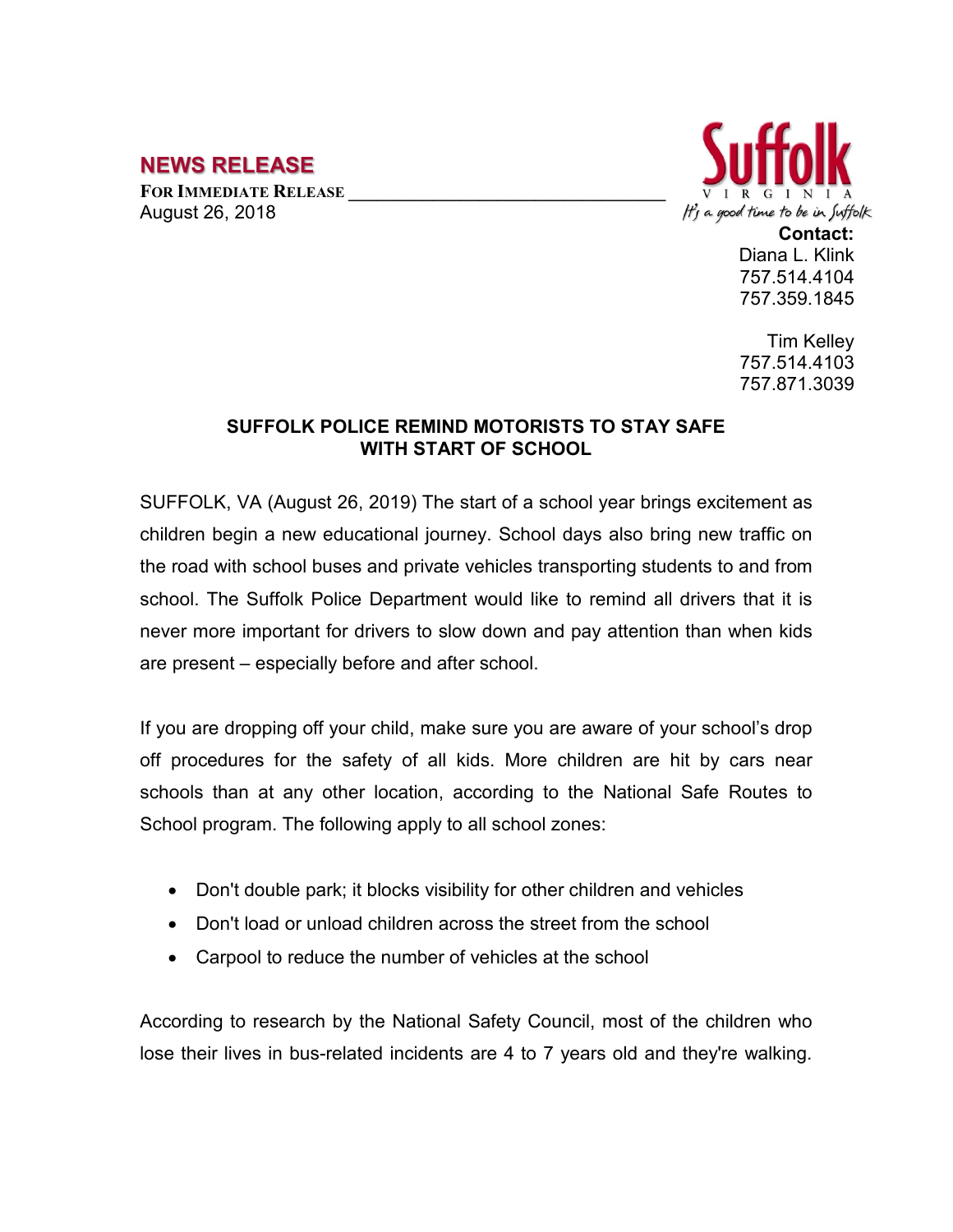They are hit by the bus or by a motorist illegally passing a stopped bus. A few precautions go a long way toward keeping children safe:

- Don't block the crosswalk when stopped at a red light or waiting to make a turn, forcing pedestrians to go around you; this could put them in the path of moving traffic
- In a school zone when flashers are blinking, stop and yield to pedestrians crossing the crosswalk or intersection
- Always stop for a school patrol officer or crossing guard holding up a stop sign
- Take extra care to look out for children in school zones, near playgrounds and parks, and in all residential areas
- Don't honk or rev your engine to scare a pedestrian, even if you have the right of way
- Never pass a vehicle stopped for pedestrians
- Always use extreme caution to avoid striking pedestrians wherever they may be, no matter who has the right of way

If you're driving behind a bus, allow a greater following distance than if you were driving behind a car. It will give you more time to stop once the yellow lights start flashing. It is illegal in all 50 states to pass a school bus that is stopped to load or unload children.

- Never pass a bus from behind or from either direction if you're on an undivided road – if it is stopped to load or unload children
- If the yellow or red lights are flashing and the stop arm is extended, traffic must stop
- The area 10 feet around a school bus is the most dangerous for children; stop far enough back to allow them space to safely enter and exit the bus
- Be alert; children often are unpredictable, and they tend to ignore hazards and take risks